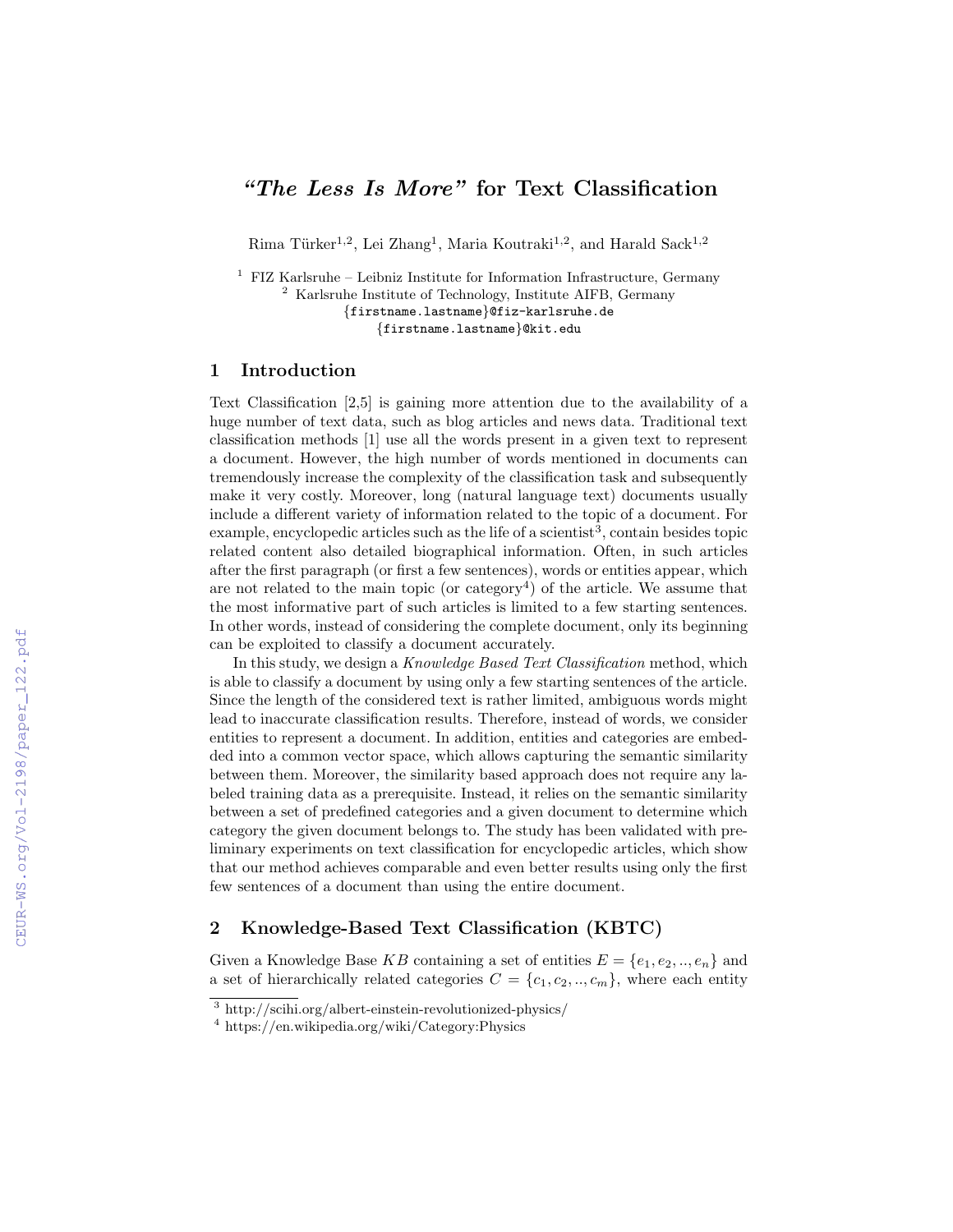2 R. Türker et al.



Fig. 1. The work flow of the Knowledge Based Text Classification approach (best viewed in color)

 $e_i \in E$  is associated with a set of categories  $C' \subseteq C$ . The input is a text t, which contains a set of mentions  $M_t = \{m_1, \ldots, m_k\}$  that uniquely refer to a set of entities. Then, the output is the most relevant category  $c_i \in C'$  for the given text t.

**KBTC Overview.** The general work flow of Knowledge Based Text Classification is shown in Figure 1. The first step is "Mention Detection Based on Anchor-Text Dictionary", where each entity mention present in  $t$  is detected based on a "Anchor-Text Dictionary" prefabricated from Wikipedia. The Anchor-Text Dictionary contains all mentions and their corresponding Wikipedia entities. In order to construct an Anchor-Text Dictionary all the anchor texts of hyperlinks in Wikipedia articles referring to another Wikipedia article are extracted, whereby the anchor texts serve as mentions and the Wikipedia article links refer to the corresponding entities. In the second step, for each detected mention in the given input text candidate entities are generated based on the Anchor-Text Dictionary. In our example these are "Motorola", "Hewlett-Packard" and "Linux". Likewise, the predefined categories are mapped to Wikipedia categories. Finally, with the help of entity and category embeddings [3] that have been precomputed from Wikipedia, the output is the semantically most related category for the given entities. Thereby, in the given example the category Technology will be determined.

**Probabilistic Model.** The proposed classification task is formalized as estimating the probability of  $P(c|t)$  of each predefined category c and an input text t. Based on Bayes' theorem, the probability  $P(c|t)$  can be rewritten as follows:

$$
P(c|t) = \frac{P(c,t)}{P(t)} \propto P(c,t)
$$
\n(1)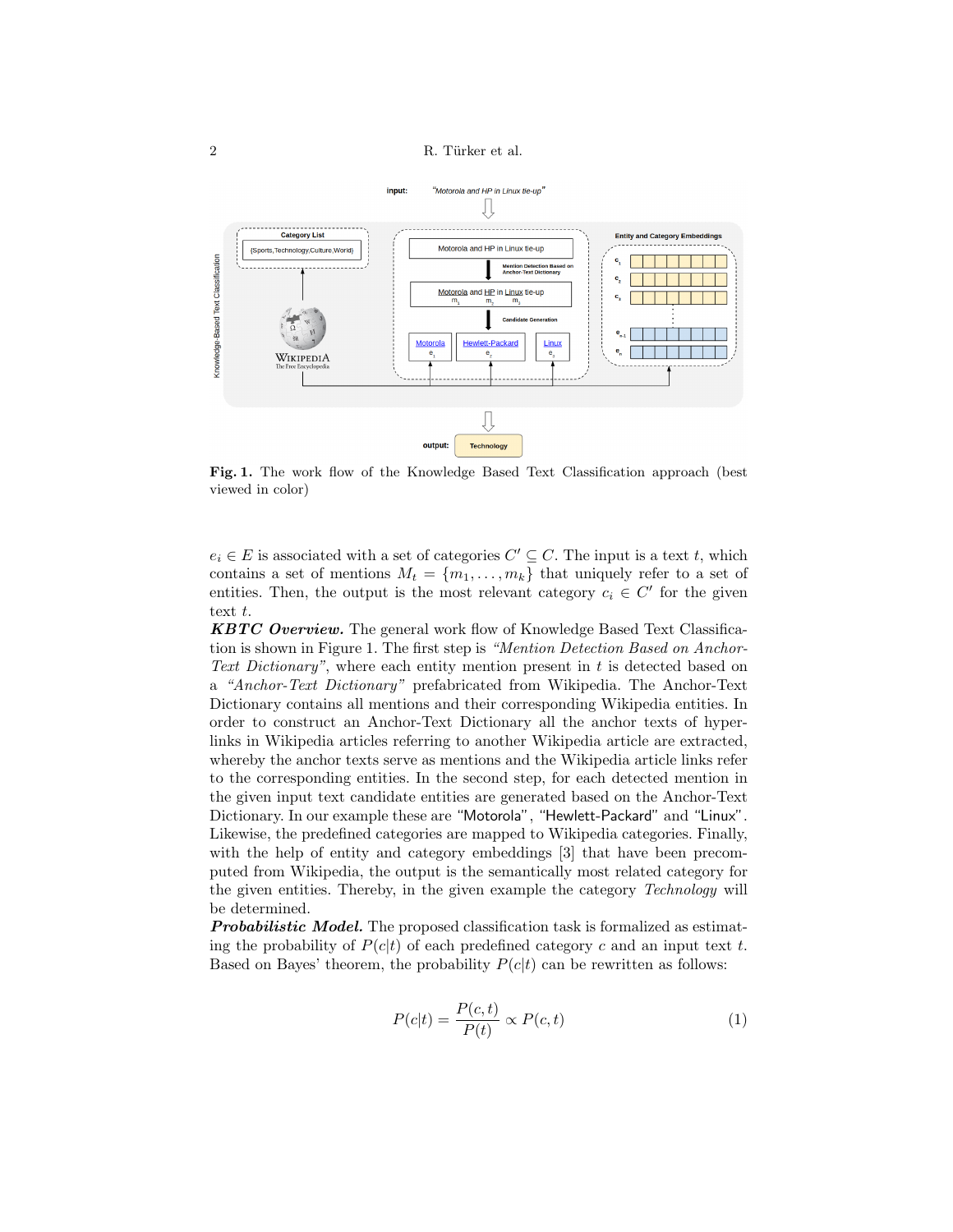where the denominator  $P(t)$  has no impact on the ranking of the categories. For an input text  $t$ , a mention is a term in  $t$  that can refer to an entity  $e$  and the *context* of  $e$  is the set of all other mentions in  $t$  except the one for  $e$ . For each candidate entity  $e$  in  $t$ , the input text  $t$  can be decomposed into the mention and context of  $e$ , denoted by  $m_e$  and  $C_e$ , respectively. Based on the above introduced concepts, the joint probability  $P(c, t)$  is given as follows:

$$
P(c,t) = \sum_{e \in E_t} P(e,c,t) = \sum_{e \in E_t} P(e,c,m_e,C_e)
$$
  
= 
$$
\sum_{e \in E_t} P(e)P(c|e)P(m_e|e)P(C_e|e)
$$
 (2)

where  $E_t$  represents the set of all possible entities contained in the input text t. Here, we simply apply a uniform distribution to calculate  $P(e)$  for each entity e. The probability  $P(c|e)$  models the relatedness between an entity e and a category c, which is estimated by using the prefabricated entity-category embeddings. Moreover, the probability of  $P(m_e|e)$  is calculated based on the anchor text dictionary. Finally, the probability  $P(C_e|e)$  models the relatedness between the entity e and its context  $C_e$ . Each mention in  $C_e$  refers to a context entity  $e_c$  from the given knowledge base. The probability  $P(C_e|e)$  can be calculated with the help of entity-category embeddings. More details about the probability estimation can be found in [4].

#### 3 Results and Discussion

Dataset. The proposed text classification approach is evaluated on articles of  $SciHi^5$ , a web blog on the history of science. From that dataset <sup>6</sup> 1452 articles associated to a single category have been considered. The different categories supported in the dataset are 45 and the average number of sentences per article is 32.96.



| Number Of Sentences Execution Time |                   |
|------------------------------------|-------------------|
|                                    | $18 \text{ min}$  |
|                                    | $23 \text{ min}$  |
| 3                                  | $28 \text{ min}$  |
| 5                                  | $38 \text{ min}$  |
| 10                                 | $64 \text{ min}$  |
| Δ 11                               | $215 \text{ min}$ |

Fig. 2. Performance of the approach for different size of sampled sentences.



Table 1. Execution Time for different size of sampled sentences.

<sup>5</sup> http://scihi.org/

 $6$  https://github.com/ISE-FIZKarlsruhe/Submission-under-review